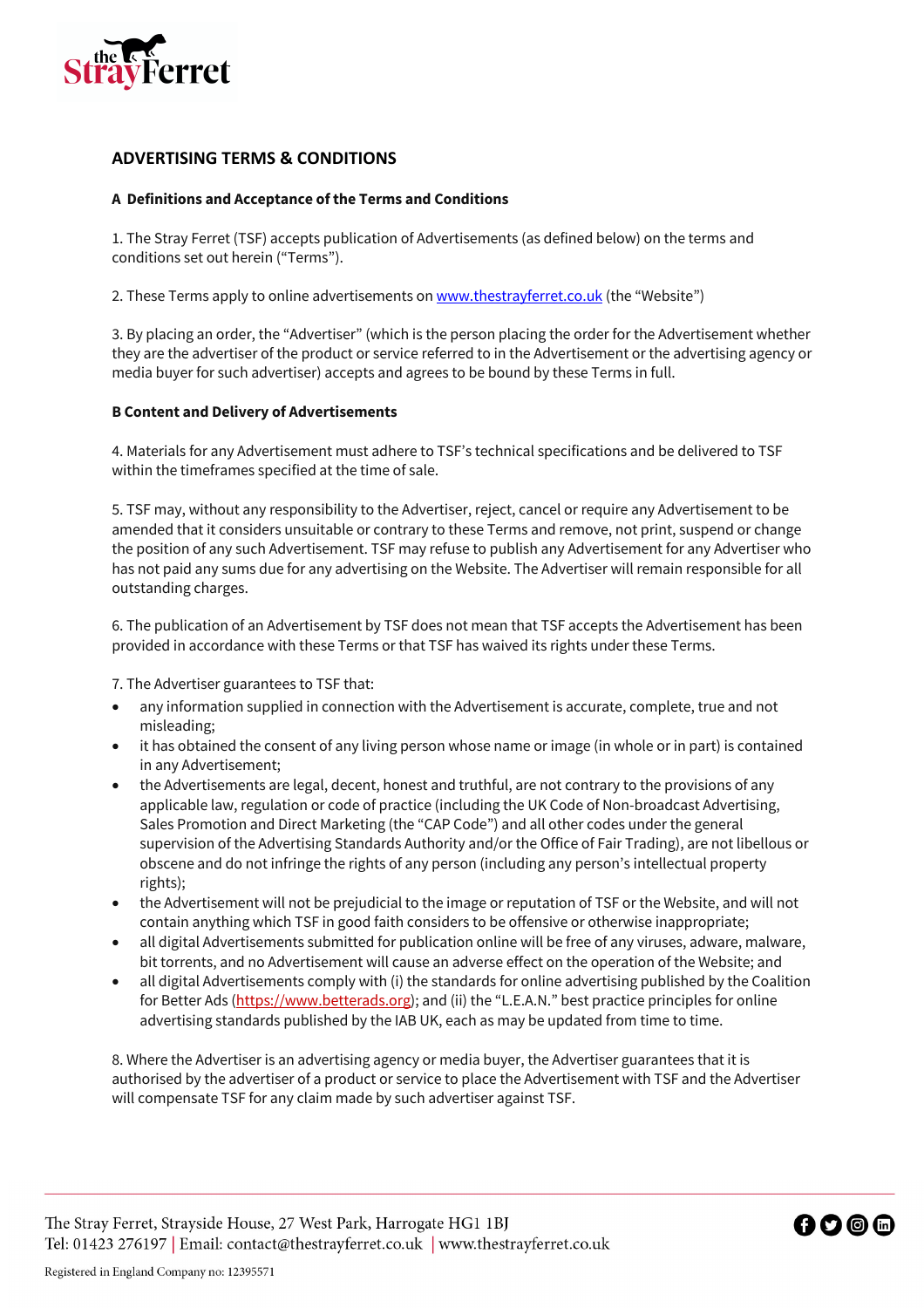

# **C Payment**

9. All Advertisements are accepted on the basis that they will be paid for at the prevailing rates *set out on the Website . TSF may change its rates at any time by publishing the modified rate on the Website.* Any changes to the rates will take effect immediately. However, any changes to the applicable rates will not apply to any orders already agreed by TSF and the Advertiser prior to the date of such change.

10. All sums payable to TSF should be cleared prior to the Advertisement publishing date. If the due date falls on a weekend or bank holiday the payment is due on the first working day immediately prior to the due date. As payment is due as cleared funds, under current banking arrangements, payment by bank transfer should be processed by the customer three working days prior to the due date.

11. If payment of the invoice or any part thereof is not made to TSF by the Advertiser by the due date, TSF shall be entitled to terminate the agreement.

### **D Online Advertisements**

12. The Advertiser guarantees to TSF that any landing page and/or destination site linked to from the Advertisements ("Advertiser's Site") will (i) be legal, decent, honest and truthful, (ii) not be contrary to the provisions of any applicable law, regulation or code of practice (including the CAP Code), (iii) not be libellous or obscene, (iv) not infringe the rights of any person (including any person's intellectual property rights); (v) not be prejudicial to the image or reputation of TSF or the Website; (vi) be free from viruses, adware, malware, and/or bit torrents, (vii) not cause an adverse effect on the operation of the Website, and (viii) have a conspicuous privacy policy which complies with all applicable data protection and privacy laws, regulations and codes of practice.

13. To the extent that TSF sets cookies on the devices of users of the Advertiser's Site(s) or uses any other data collecting technology (such as pixels, tags, javascript, or other code, including the tags of third party service providers) for the purpose of tracking impressions and related data ("Advertiser Data"), Advertiser shall ensure that it has a lawful basis for the use of such data collecting technology and the collection of Advertiser Data from visitors to the Advertisers Site(s) and that the Advertiser and the Advertiser's Site complies with all applicable data protection and/or privacy laws, regulations and codes of practice.

14. TSF and its service providers will only use any Advertiser Data solely in relation to the Advertiser's particular advertising campaign. All such Advertiser Data collected by TSF will be treated as the confidential information of the Advertiser and will not be disclosed by TSF to any third party (other than TSF's service providers for the purpose of TSF complying with its obligations under these Terms) without the consent of the Advertiser. In no event will any Advertiser Data be combined with information collected from other sources, except where the Advertiser has agreed otherwise.

#### **E Cookie usage on thestrayferret.com**

15. In no event shall Data Collecting Technology or the data collected from it: (i) be used by the Advertiser for the purposes of profiling users' interests, segmentation, or tracking or targeting users when they leave the Website; or (ii) be combined with information collected from other sources; in each case except where TSF has given agreement in writing. TSF reserves the right to scan the Advertisements to ensure Advertiser's compliance with clause 15.

16. The Advertiser shall procure that all other partners and entities in the supply chain with which Advertiser works or contracts in relation to an Advertisement (collectively, the "Advertiser Partners") shall comply with these Terms.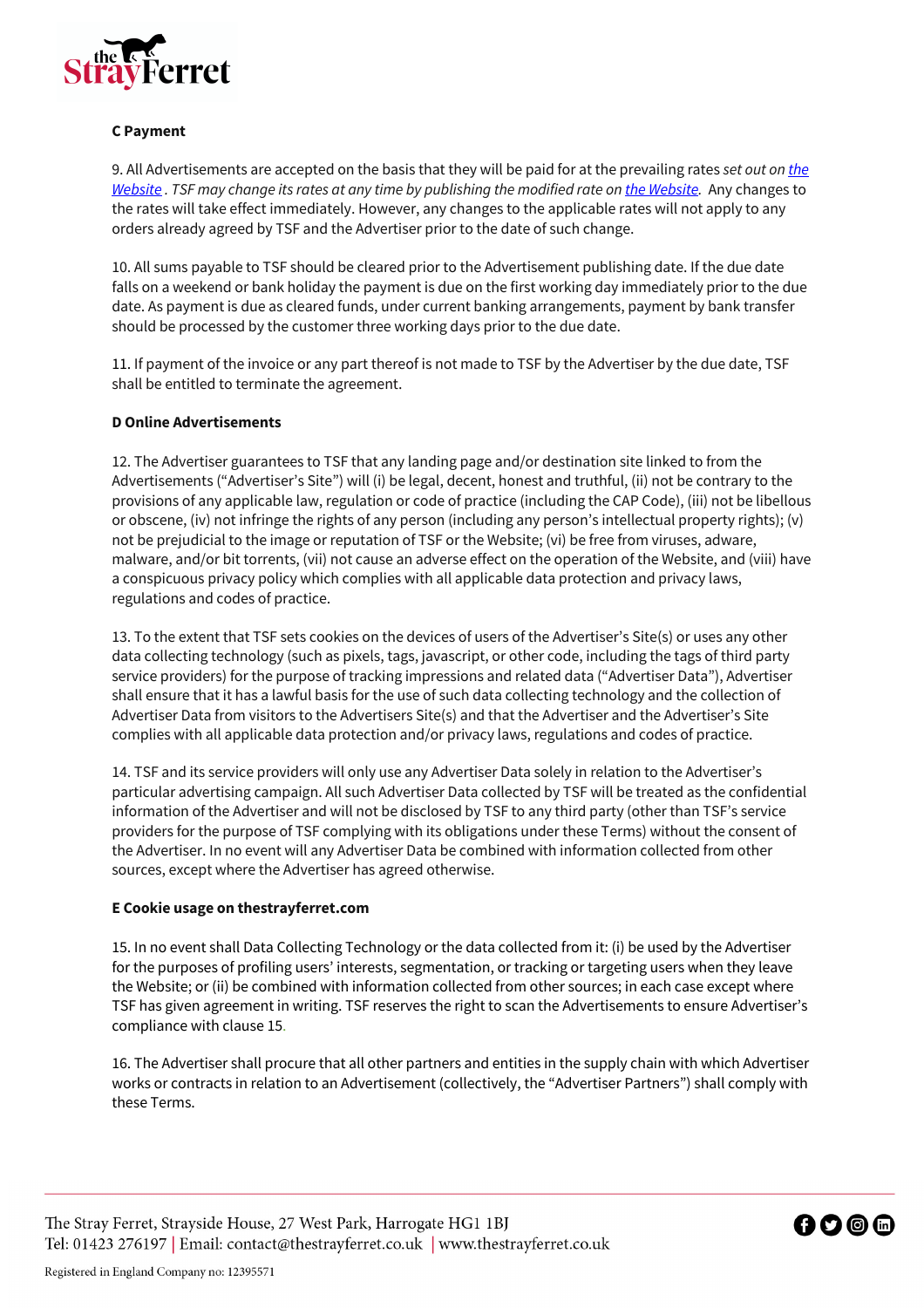

17. The Advertiser shall ensure it complies with all applicable laws and regulations with respect to such Data Collecting Technology and that all Analytics Data will be deleted from its servers upon the end of the relationship between GNM and the Advertiser.

# **F Liability of TSF**

18. TSF accepts no responsibility for any interruption or delay the Advertiser experiences in delivering any Advertisement digital file to TSF or any loss or damage to any Advertisement digital file or any other materials. The Advertiser guarantees that it has retained sufficient quality of all materials supplied to TSF.

19. If a booked Advertisement is not published at all solely due to a mistake on TSF part, TSF will try to offer an alternative publication date(s). If the alternative date(s) is not accepted, the original booking will be cancelled and the Advertiser shall be entitled to a full refund if the Advertiser has paid in advance for the Advertisement. This shall be the Advertiser's sole remedy for failure to publish the advertisement.

20. TSF shall not be responsible, under any circumstances, for any loss of profit, loss of opportunity, loss of goodwill, loss of anticipated saving, loss of revenue and/or any other loss which happens as a side effect of the main loss suffered by the Advertiser or any loss which could not be contemplated by TSF and the Advertiser, and TSF's maximum total liability for any loss or damage arising out of or in relation to any Advertisement whether in contract, tort or otherwise shall not exceed the total amount of the charges for the relevant Advertisement actually paid by or on behalf of the Advertiser.

21. In respect of Advertisements on the Website, TSF does not guarantee continuous, uninterrupted access by users of the Website but will use reasonable efforts to provide this. In addition, TSF will not be responsible for any failure or delay affecting the transmission of the Website and any Advertisements contained in it, in any manner where such failure or delay results from any act, omission, interruption, fault or other condition beyond the reasonable control of TSF.

22. For the avoidance of doubt, nothing in these Terms will limit or exclude TSF's responsibility for death or personal injury resulting from its own negligence, fraud or any other liability that cannot be excluded.

23. Nothing in these terms and conditions shall affect the statutory rights of an Advertiser who is a consumer.

#### **G Liability of the Advertiser**

24. The Advertiser will fully indemnify TSF from all investigations, claims, fines, losses, damages, costs (including reasonable legal fees) expenses and liabilities arising as a result of any breach or failure to comply with any of these Terms and/or the use or publication of the Advertisement by TSF in accordance with these Terms.

#### **H Rights**

25. TSF owns the copyright in all Advertisement artwork fully paid for by TSF and written or designed by it or on its behalf.

26. The Advertiser grants TSF the right (free of charge) to:

• use such of the Advertiser's names, trade marks and/or logos as TSF may consider necessary for the purposes of publishing the Advertisements.